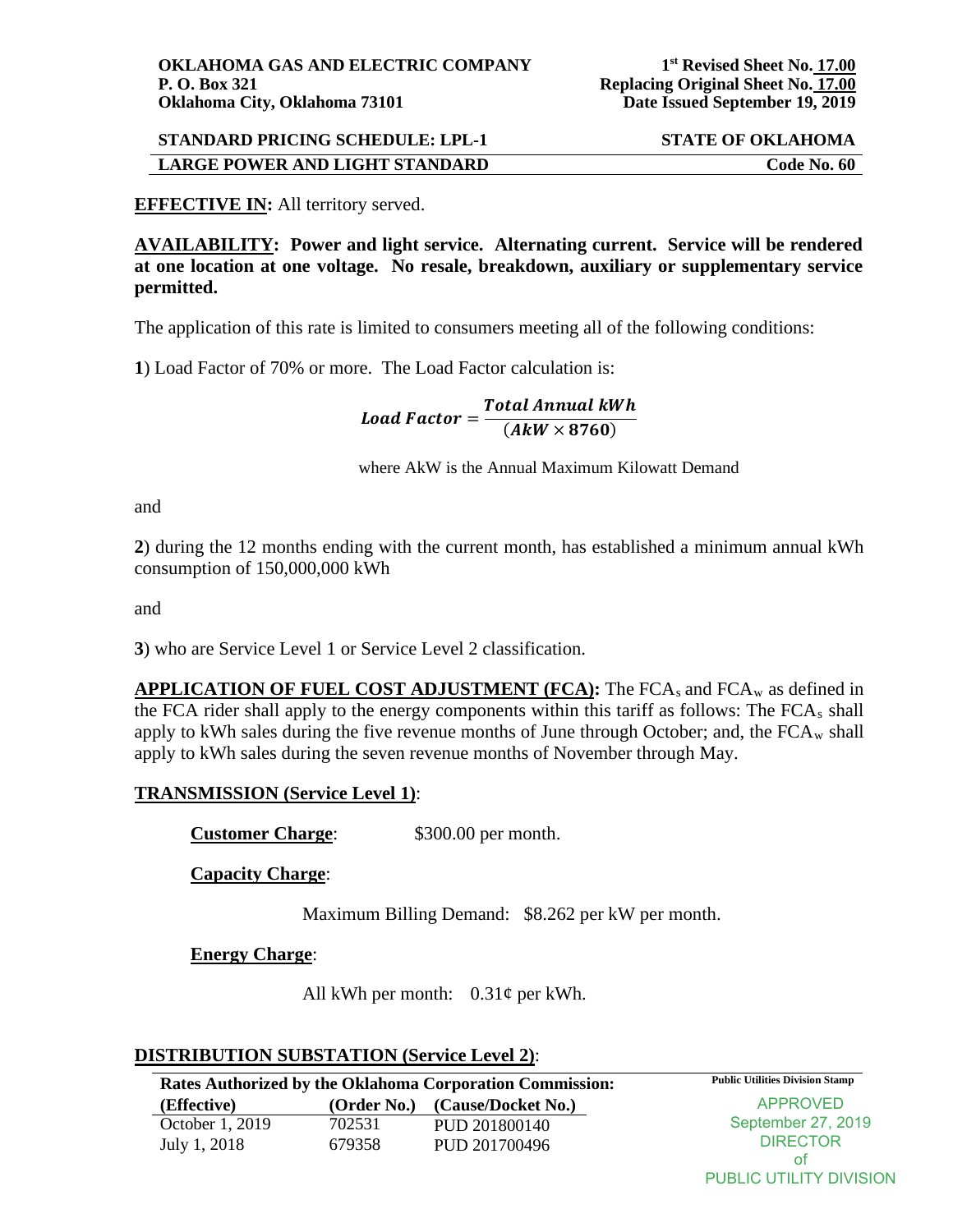PUBLIC UTILITY DIVISION

## **STANDARD PRICING SCHEDULE: LPL-1 STATE OF OKLAHOMA LARGE POWER AND LIGHT STANDARD Code No. 60**

**Customer Charge:** \$300.00 per month.

**Capacity Charge:**

Maximum Billing Demand: \$8.262 per kW per month.

**Energy Charge**:

All kWh per month:  $0.31\phi$  per kWh.

| <b>Rates Authorized by the Oklahoma Corporation Commission:</b> | <b>Public Utilities Division Stamp</b> |                    |                    |
|-----------------------------------------------------------------|----------------------------------------|--------------------|--------------------|
| (Effective)                                                     | (Order No.)                            | (Cause/Docket No.) | APPROVED           |
| October 1, 2019                                                 | 702531                                 | PUD 201800140      | September 27, 2019 |
| July 1, 2018                                                    | 679358                                 | PUD 201700496      | <b>DIRECTOR</b>    |
|                                                                 |                                        |                    | 0t                 |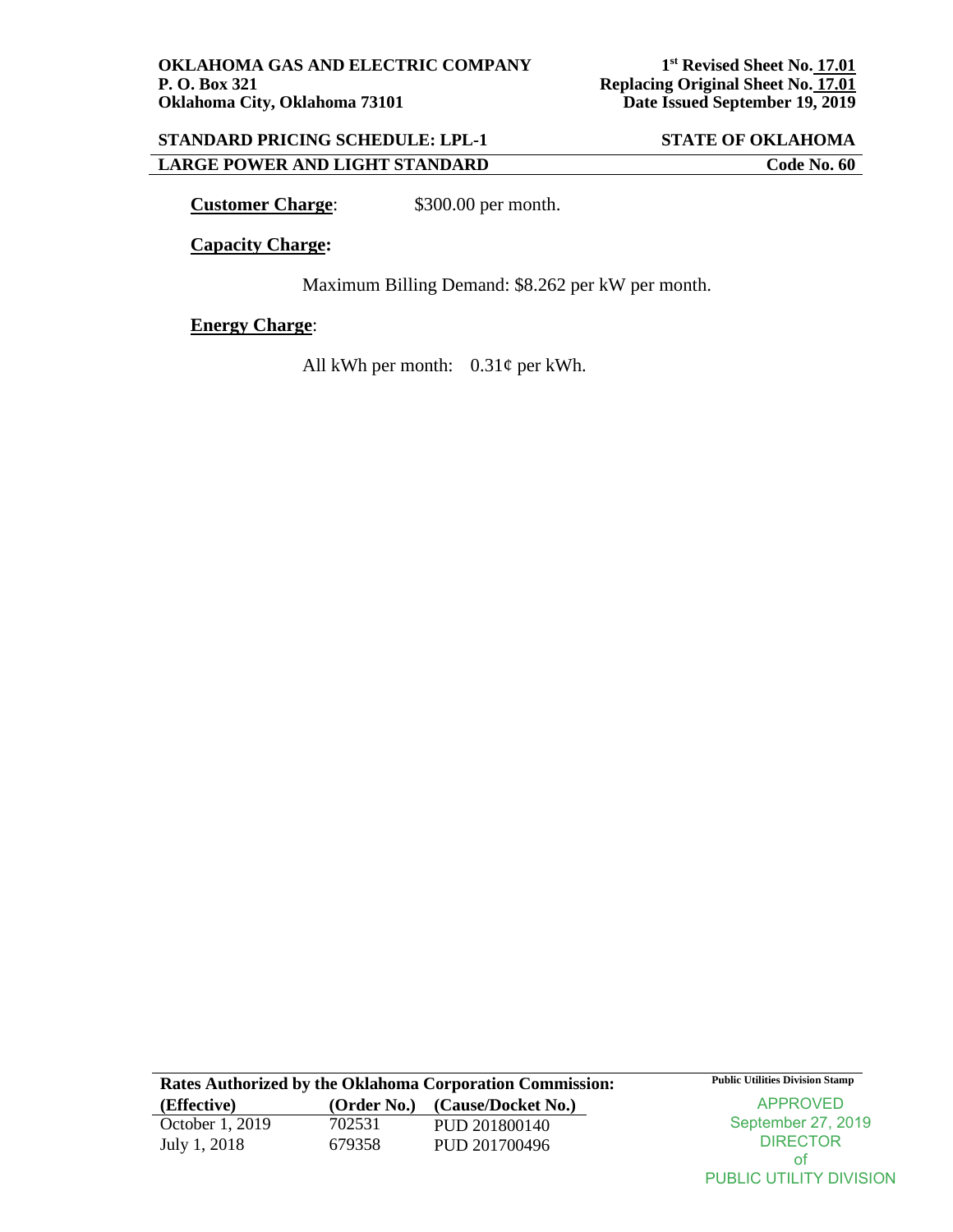PUBLIC UTILITY DIVISION

# **STANDARD PRICING SCHEDULE: LPL-1 STATE OF OKLAHOMA LARGE POWER AND LIGHT STANDARD Code No. 60**

### **DEFINITION OF SEASON:**

**Summer Season:** The five OG&E Revenue Months of June through October.

**Winter Season:** The seven OG&E Revenue Months of November through May.

**DETERMINATION OF MAXIMUM DEMAND:** The customer's Maximum Demand shall be the maximum rate at which energy is used for any period of 15 consecutive minutes of the month for which the bill is rendered as shown by the Company's demand meter.

**DETERMINATION OF MAXIMUM BILLING DEMAND:** The Maximum Billing Demand upon which the capacity charge is based shall be the Maximum Demand as determined above corrected for power factor, as set forth under Power Factor Clause; provided that no Maximum Billing Demand shall be considered as less than 80 percent of the highest Maximum Billing Demand corrected for power factor previously determined during the 12 months ending with the current month.

**POWER FACTOR CLAUSE:** The consumer shall at all times take and use power in such manner that the power factor shall be as nearly 100 percent as possible, but when the average power factor as determined by continuous measurement of lagging reactive kilovolt-ampere (kVAr) hours is less than 90 percent, the billing demand shall be determined by multiplying the maximum demand, measured by the demand meter for the billing period, by 90 and dividing the product thus obtained by the actual average power factor expressed in percent.

Customers under this schedule must have suitable measuring equipment at the metering point to determine the customer's monthly maximum kVAr and the Company shall install suitable measuring equipment to determine the customer's monthly maximum kVAr.

**SERVICE LEVELS:** For purposes of this rate, the following shall apply:

**Service Level 1:** Shall mean service at any nominal standard voltage of the Company above 50 kV where service is rendered through a direct tap to the Company's prevailing transmission source.

**Service Level 2:** Shall mean service at any nominal standard voltage of the Company between 2 kV and 50 kV, both inclusive, where service is rendered through a Company Substation which has a transmission voltage source and the point of delivery is at the load side of the substation or from a circuit dedicated to the customer.

| Rates Authorized by the Oklahoma Corporation Commission: | <b>Public Utilities Division Stamp</b> |                    |                    |
|----------------------------------------------------------|----------------------------------------|--------------------|--------------------|
| (Effective)                                              | (Order No.)                            | (Cause/Docket No.) | APPROVED           |
| October 1, 2019                                          | 702531                                 | PUD 201800140      | September 27, 2019 |
| July 1, 2018                                             | 679358                                 | PUD 201700496      | <b>DIRECTOR</b>    |
|                                                          |                                        |                    | ΩŤ                 |